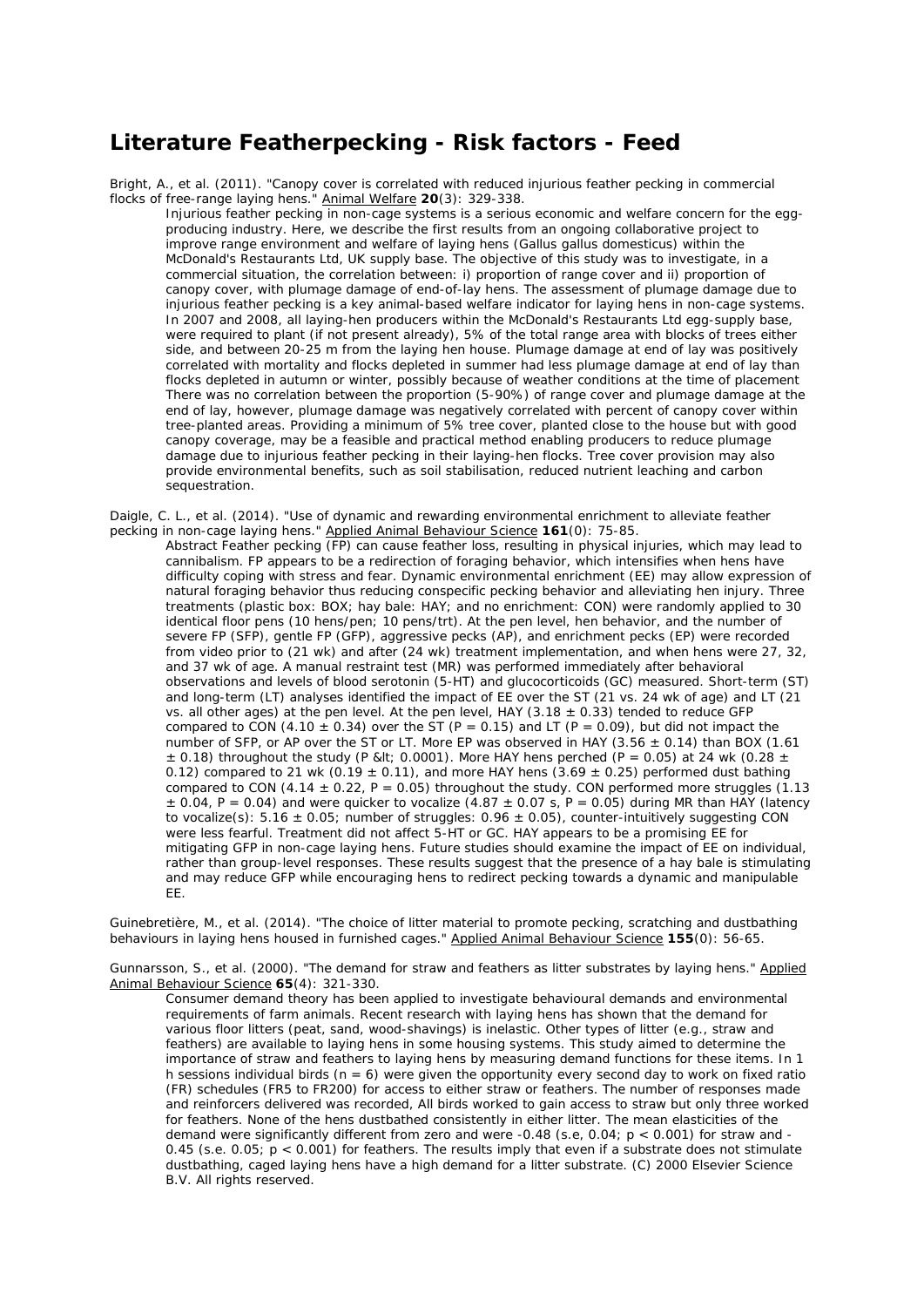Guzmán, P., et al. (2015). "Inclusion of fiber in diets for brown-egg laying pullets: Effects on growth performance and digestive tract traits from hatching to 17 weeks of age." Poultry Science **94**(11): 2722-2733. We investigated the effects of fiber inclusion in the diet on growth performance and digestive traits in pullets from hatching to 17 wk of age. The control diets of the 3 feeding periods (0 to 5 wk, 5 to 10 wk, and 10 to 17 wk) were based on corn and soybean meal and did not include any additional fiber source. The experimental diets included 2 or 4% of cereal straw or sugar beet pulp (SBP) at the expense (wt:wt) of the control diet. From 0 to 5 wk of age, fiber inclusion did not affect pullet performance. From hatch to 17 wk of age, the inclusion of straw had little effect on pullet performance but the inclusion of 4% SBP reduced (ADG) (P < 0.05) and reduced feed conversion ratio (FCR; P < 0.001). Pullets fed straw had greater ADG (P < 0.05) and better energy conversion ratio (P < 0.01) than pullets fed SBP. An increase in fiber from 2 to  $4\%$  reduced FCR  $(P < 0.05)$ . Body weight uniformity was not affected by diet. Fiber inclusion increased the relative weight (% BW) of the gizzard at 5 wk ( $P = 0.056$ ) and 10 wk ( $P < 0.01$ ) of age, but no differences were detected between fiber sources. At same ages, the relative length (cm/kg BW) of the pullets (P =  $0.058$  and P <  $0.01$ , respectively) and tarsus (P = 0.079 and P < 0.05, respectively) was higher in pullets fed SBP than in pullets fed straw. Fiber inclusion, however, did not affect any of these traits at 17 wk of age. In summary, the inclusion of 2% straw at the expense (wt:wt) of the whole diet did not affect pullet performance at 17 wk of age. An increase in the level of straw from 2 to 4% reduced FCR but did not affect ADG. The inclusion of SBP, however, reduced pullet growth, with effects being more pronounced at the higher level.

Harlander-Matauschek, A., et al. (2006). "The demand of laying hens for feathers and wood shavings." Applied Animal Behaviour Science **101**(1-2): 102-110.

Feather eating is related to feather pecking in laying hens. The aim of this study was to investigate the birds demand for feathers compared to their demand for food and litter as feather pecking has been described as redirected ground pecking/foraging. The maximum price in terms of the number of pecks that individual animals were prepared to pay was recorded to determine the importance of food (as a standard), feathers and wood shavings in operant conditioning test. Birds were also tested in a session in which no reward was given. Nine low feather pecking birds and I I high feather pecking birds were used for this study and tested under progressive ratio 10 schedules (PR), where ratio values were progressively incremented by 10 each time reward was carried. Both high (HFP) and low (LFP) feather pecking birds completed the highest maximum ratios with feed as a reinforcement followed by wood shavings, feathers and "no reward" pecking. HFP and LFP birds did not differ in their achieved maximum PR with feed as reinforcement. HFP birds achieved higher maximum prices than LFP birds with feathers as reinforcement. No line differences were found in maximum ratios completed with wood shavings. The maximum price paid by HFP birds was higher than that of LFP birds in sessions where no reward was offered. The operant technique showed that HFP and LFP birds found feathers and wood shaving reinforcing when presented as a food component. For feathers, this was more pronounced in HFP birds. (c) 2006 Elsevier B.V. All rights reserved.

Harlander-Matauschek, A., et al. (2009a). "Taste aversion learning to eliminate feather pecking in laying hens, Gallus gallus domesticus." Animal Behaviour **78**(2): 485-490.

Feather pecking in laying hens is a redirection of normal pecking behaviour. There is clear evidence that severe feather pecking is influenced by the motivational system of foraging and feeding. Feather pecking is positively associated with feather eating, indicating that feathers are seen as a feeding substrate by laying hens. Feed choice may be affected by many factors, including learning processes. In this experiment, feathers of other birds were made distasteful by adding a bitter taste (quinine). We investigated whether laying hens could detect quinine and learn to avoid the feather cover of conspecifics. We also examined the effects of quinine on birds' own feather-related activity (preening). Six groups of 10 high feather-pecking birds and six groups of 10 low feather-pecking birds were kept on litter. Half of these groups were quinine treated. Each bird of the quinine-treated groups was individually sprayed with a quinine solution. We investigated whether the presence of quinine on birds' feather cover affected severe and gentle feather pecking, aggressive pecking and preening. In the present study, severe and gentle feather pecking decreased when feathers were made distasteful, suggesting that learning occurred. Furthermore, the results suggest that quinine is an effective reinforcing agent to alter feather-pecking behaviour. Distasteful feathers did not influence preening, whereas aggressive behaviour was reduced. Our experiment showed that birds in the quinine treatment were able to learn that feathers from conspecifics were not attractive to peck at and they learned to avoid them for a period of time. (C) 2009 The Association for the Study of Animal Behaviour. Published by Elsevier Ltd. All rights reserved.

Harlander-Matauschek, A., et al. (2007a). "The relative preferences for wood shavings or feathers in high and low feather pecking birds." Applied Animal Behaviour Science **107**(1-2): 78-87.

High feather pecking birds (HFP) have been reported to be attracted by feathers of their pen mates while low feather pecking birds (LFP) direct most of their pecking activities towards litter. This raises the question if HFP birds show a preference for pecking at and/or ingestion of feathers over wood shavings and if LFP birds have a preference for wood shavings over feathers and secondly if birds housed alone in cages exhibit stronger motivation for feathers, in the case of HFP birds and wood shavings than birds who are group-housed on shavings. Ten LFP birds and 10 HFP birds were kept in individual cages. Three groups of five HFP birds and three groups of five LFP birds were kept on litter. Each bird was given access to a test arena equipped with four identical bowls. Each bowl was filled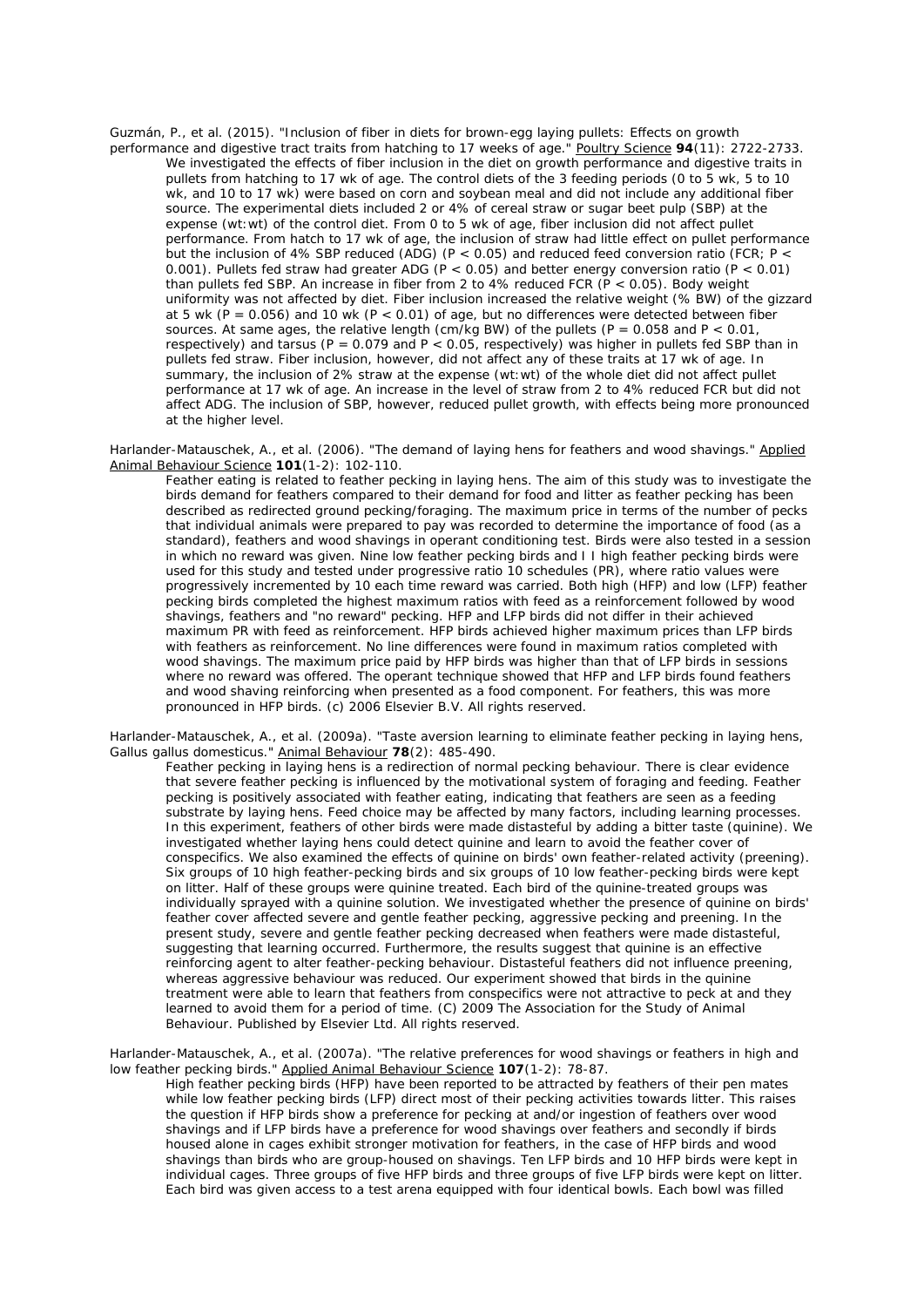with mash, wood shavings, downy feathers and an empty bowl as a standard, respectively. After habituation to the test arena each bird was tested in a food and a non-food deprived state. The amount of substrate eaten, the total duration at each substrate, the latency to eat from each substrate and the number of visits to the different substrates was recorded. The lines did not differ in their relative preference for wood shavings. Caged birds ate more shavings and visited the bowl with wood shavings more often than birds from floor pens. Food deprived HFP birds and non-food deprived caged HFP birds ate more feathers than LFP birds. Our results showed that hens were motivated to eat feathers and wood shavings and that HFP birds had a stronger preference for feathers than LFP birds. (C) 2006 Elsevier B.V. All rights reserved.

Harlander-Matauschek, A. and U. Feise (2009b). "Physical characteristics of feathers play a role in feather eating behavior." Poultry Science **88**(9).

Feather pecking is positively associated with feather eating in laying hens; however the criteria of the birds for pecking, plucking, and eating feathers has not yet been systematically examined. In the present study, we investigated if laying hens show preferences for feathers of different lengths and regions. Twenty Lohmann Selected Leghorn hens with a high feather pecking activity were used in the present experiment. Ten birds were individually given access to 4 plastic elements, each perforated with 4 feathers 2, 4, 6, or 8 cm in length (i.e., 1 flat piece of plastic for each feather length). Another 10 hens were given access to 3 identical plastic elements, each perforated with 4 pieces of feather 2 cm in length from the calamus (part of the shaft closest to the bird body), middle (shaft with outer and inner vane), or tip (part of the shaft with vane furthest from bird body) of the feathers, respectively. The number of feathers of different lengths and regions plucked and eaten from each plastic element was recorded. Birds were tested over a period of 10 d on a daily basis. Laying hens preferred shorter feathers over longer ones. A rank ordering of preferred feather regions from the most to the least important using the number of pieces eaten gives a sequence of the tip, middle, and calamus of the feathers. The results clearly show that physical texture or appearance, or both, of feathers plays a role in feather pecking-eating behavior in laying hens.

Harlander-Matauschek, A., et al. (2007b). "A note on the relative preferences of laying hens for feathers from different body parts." Applied Animal Behaviour Science **108**(1-2): 186-190.

It is generally known that damage of the feather cover of laying hens by feather pecking is focused on particular body areas. The factors influencing this observation are not known. The aim of the present experiment was to elucidate preferences for feathers extracted from different body areas when the feathers were presented independently of the pecked hen in a choice situation. Eleven high (HFP) and 13 low (LFP) feather pecking birds were kept in individual cages. Birds were individually given access to a test arena equipped with three identical plastic elements. Three feathers from either the vent, breast or neck region were inserted into small holes in the respective elements (i.e. one element for vent, breast and neck feathers, respectively). The number of visits to the elements, the latency to move towards one of the elements and the number of feathers eaten from each element were recorded. Birds were tested four times. HFP visited the elements containing breast feathers more frequently than LFP. There was no significant difference in the preference for feathers eaten from different body areas. There was, however, a development of preferences for feathers of the breast versus neck in HFP while feather of the vent took an intermediate position. The results indicate that the characteristics of the feathers of different body areas play a role in the feather damages observed in the poultry practice. (C) 2006 Elsevier B.V. All rights reserved.

Harlander-Matauschek, A. and T. B. Rodenburg (2011). "Applying chemical stimuli on feathers to reduce feather pecking in laying hens." Applied Animal Behaviour Science **132**(3-4): 146-151.

Recent studies have shown that spraying a distasteful substance (quinine) on a bird's feather cover reduced short-term feather pecking. The present experiment evaluated if other substances offer similar or better protection against feather pecking. One hundred and twenty birds were divided into 12 groups of 10 birds each. Over a period of 10 days the birds' response to 10 feathers coated with one of the 11 distasteful substances was observed and recorded. Feathers were soaked in a 1% garlic solution, 1% almond oil, 1% clove oil, 1% clove solution, quinine sulphate solution in four concentrations (0.1%, 1%, 2%, 4%), 0.6 mol magnesium chloride solution, anti-peck spray or an angostura solution. The control group received uncoated feathers. The number of feathers plucked, rejected or eaten was counted 60 min after presenting the feathers. All substances reduced feather plucking ( $p < 0.0001$ ) and consumption ( $p < 0.0001$ ) significantly, compared to uncoated feathers. Quinine concentrations of 2% and 4% were most effective. This study was the first to investigate the aversive potential of different substances to deter feather peckers from the feathers of other birds. The findings may be useful in the development of spraying devices to prevent feather pecking when other management tools fail. (c) 2011 Elsevier B.V. All rights reserved.

Harlander-Matauschek, A., et al. (2008). "Laying hens learn to avoid feathers." Poultry Science **87**(9): 1720- 1724.

Previous work demonstrated an association between feather pecking and feather eating in laying hens. This raised the question if digestive feedback affects feather eating or feather pecking in laying hens. We hypothesized that feathers enriched with sugar form a positive feedback and feathers enriched with quinine sulfate form a negative feedback. Forty-eight laying hens were kept in individual cages and fed a pelleted diet ad libitum. Twenty-four birds were offered feathers on a daily basis; 12 of these birds were offered feathers soaked in 4% quinine sulfate solution (Q), and the other 12 were offered feathers soaked in 4% sucrose solution (S). The other 24 birds were kept as a control (C) without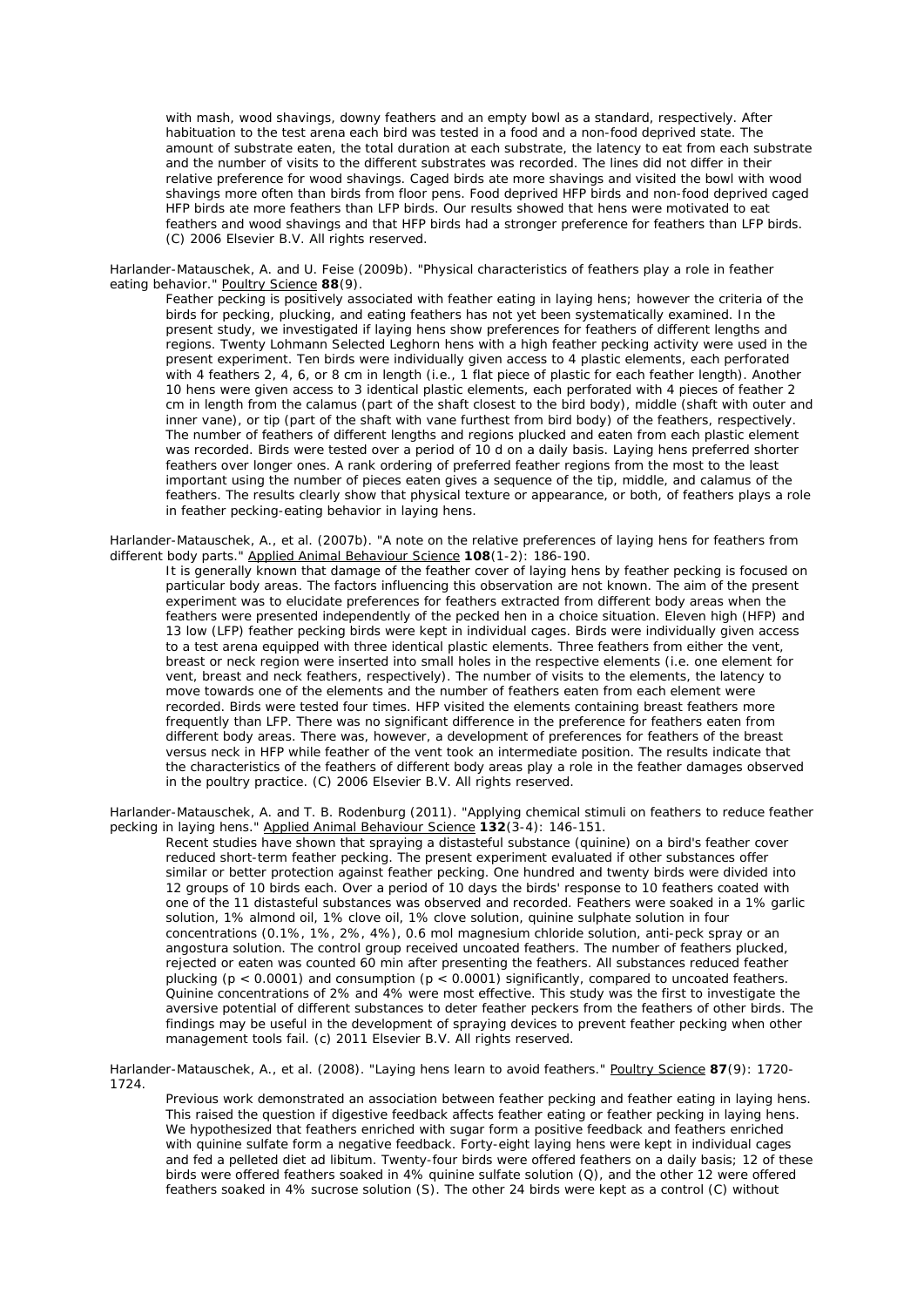access to feathers. After a 10-d feather feeding period, 3 groups of 4 S and 4 C birds each and 3 groups of 4 Q and 4 C birds each were assembled. Feather-pecking behavior was recorded over a period of 8 d. The number of Q feathers eaten was significantly lower than the number of S feathers. Birds that were offered Q feathers in the feather feeding phase showed significantly less severe feather pecking than S and C birds. The results clearly show that Q as an unpalatable substance was the signal the animal used to avoid damaging the feather cover in laying hens.

Hierden, Y. M. v., et al. (2004). "Chronic increase of dietary L-tryptophan decreases gentle feather pecking behaviour." Applied Animal Behaviour Science **89**(1/2): 71-84.

Many studies show the involvement of the serotonergic (5-HT) system in the performance of abnormal behaviour in both human and animals. Recently, we showed that acute reduction of 5-HT turnover in the forebrain, increased gentle and severe feather pecking behaviour in chicks from a high (HFP) and low feather pecking (LFP) line of laying hens, suggesting that the performance of feather pecking behaviour involves low 5-HT neurotransmission. In the present study, we postulated that if low 5-HT is causally underlying feather pecking, increasing 5-HT turnover in the forebrain will decrease the development and performance of feather pecking. Augmentation of 5-HT neurotransmission in the brain was induced by chronically increasing dietary levels of the essential amino acid L-tryptophan (TRP) from which 5-HT is synthesised. From the age of 34 days, LFP and HFP chicks were fed a diet containing 2% TRP, whereas control birds of both lines were continuously fed with the normal rearing feed (0.16% TRP). From 35 days of age, litter was removed from the pens (10 pens/line-treatment) and all chicks (10 chicks/pen) were housed on a slatted floor until the end of the experiment. At 49 days of age, feather pecking behaviour was studied for 30 min. At 50 days of age baseline corticosterone, TRP and other large amino acids (LNAAs) were measured in the blood plasma of decapitated chicks (10 chicks per line-treatment). Furthermore, plasma corticosterone and central 5- HT turnover levels in response to manual restraint (5 min) were determined (10 chicks/linetreatment). For neither gentle nor severe feather pecking a significant line x treatment interaction was found. However, TRP treatment resulted in a significant  $\sqrt{(a^2-b^2)(b^2-0.02)}$  overall decrease of the frequency of gentle feather pecking. For severe feather pecking a similar but not significant pattern was found. Significant line effects were found for gentle and severe feather pecking. HFP birds showed significantly higher levels of gentle and severe feather pecking behaviour than LFP birds  $\sqrt{P}$  / $\sqrt{P}$  / $\sqrt{P}$  / $\sqrt{P}$  / $\sqrt{P}$  treatment significantly increased the TRP/LNAA ratio in the plasma of the chicks. Furthermore, TRP treatment overall increased baseline and stress-induced levels of plasma corticosterone (although more pronounced in the LFP line). TRP supplementation significantly increased 5-HT turnover in the hippocampus and archistriatum and tended to do so in the remainder of the forebrain. The results confirm our hypothesis that feather pecking behaviour is triggered by low serotonergic neurotransmission, as increasing serotonergic tone, by increasing dietary TRP, decreases gentle feather pecking behaviour.

Jordan, D., et al. (2010). "The influence of sequential feeding on behaviour, feed intake and feather condition in laying hens." Applied Animal Behaviour Science **127**(3-4): 115-124.

Feeding of whole-wheat grains and a protein-mineral concentrate in sequence had been shown to modify behaviour in broilers and performance in laying hens. The objective of this study was to test whether sequential feeding with wheat would induce changes in laying hen's behaviour, feed intake, feather condition, and egg production. These parameters were measured on 320 non-beak-trimmed ISA Brown laying hens from 30 to 37 week of age. The birds were placed in 64 standard cages (five birds/cage) and allotted to one of four treatments. The control (C) was fed a complete conventional diet. Three treatments were fed sequentially with whole wheat (SWW), ground wheat (SGW) or ground wheat with added vitamin premix + phosphorus + 2% oil (SGWI). In sequential treatments, 50% of the ration was fed as wheat and the remaining 50% as a protein-mineral concentrate (balancer diet). All treatments received their daily ration in two distributions: 09:00(4 h after light on) and 16:00 h (5 h before light off). During weeks 30,32 and 34, hens' behaviour was recorded using scan sampling method (once per week during the light period), while focal sampling was used between the 32 and 34 weeks (2 halter each feeding, and 2 h in between). Feather condition of individual hen was scored at 30 and 37 weeks, number of eggs and feed intake were recorded weekly. Sequential feeding delayed the oviposition for almost 1 h. When fed wheat-based diet (09:00-16:00 h) SWW birds spent less time feeding and stood still longer compared to birds in other treatments. Four hours after distribution of wheat diets, the occurrence of feather peaking was the highest in SWW and the lowest in the SGW treatment. The poorest feather condition was recorded in the SWW treatment. Total feed intake was the highest in the C treatment, while the intake of wheat diet and the ratio wheat diet intake/total feed intake was the highest in the SGWI treatment. We concluded that sequential feeding with whole wheat had detrimental effect on behaviour of laying hens probably due to long period of access to wheat used in this work. It is therefore suggested that wheat should be used either ground or presented on shorter time sequence. The time access should be reduced when whole wheat is used. (C) 2010 Elsevier B.V. All rights reserved.

Kalmendal, R. and W. Bessei (2012). "The preference for high-fiber feed in laying hens divergently selected on feather pecking." Poultry Science **91**(8): 1785-1789.

Earlier studies in laying hens have demonstrated a negative correlation between feather pecking and the dietary fiber content of the feed. However, the factors underlying this relationship are not fully understood. In the present experiment, we hypothesized that birds prone to feather pecking would prefer a diet supplemented with dietary fiber. Thus, the aim was to investigate the voluntary consumption of a wheat-soy control diet (CON) and a diet supplemented with 8% spelt hulls (FIB) on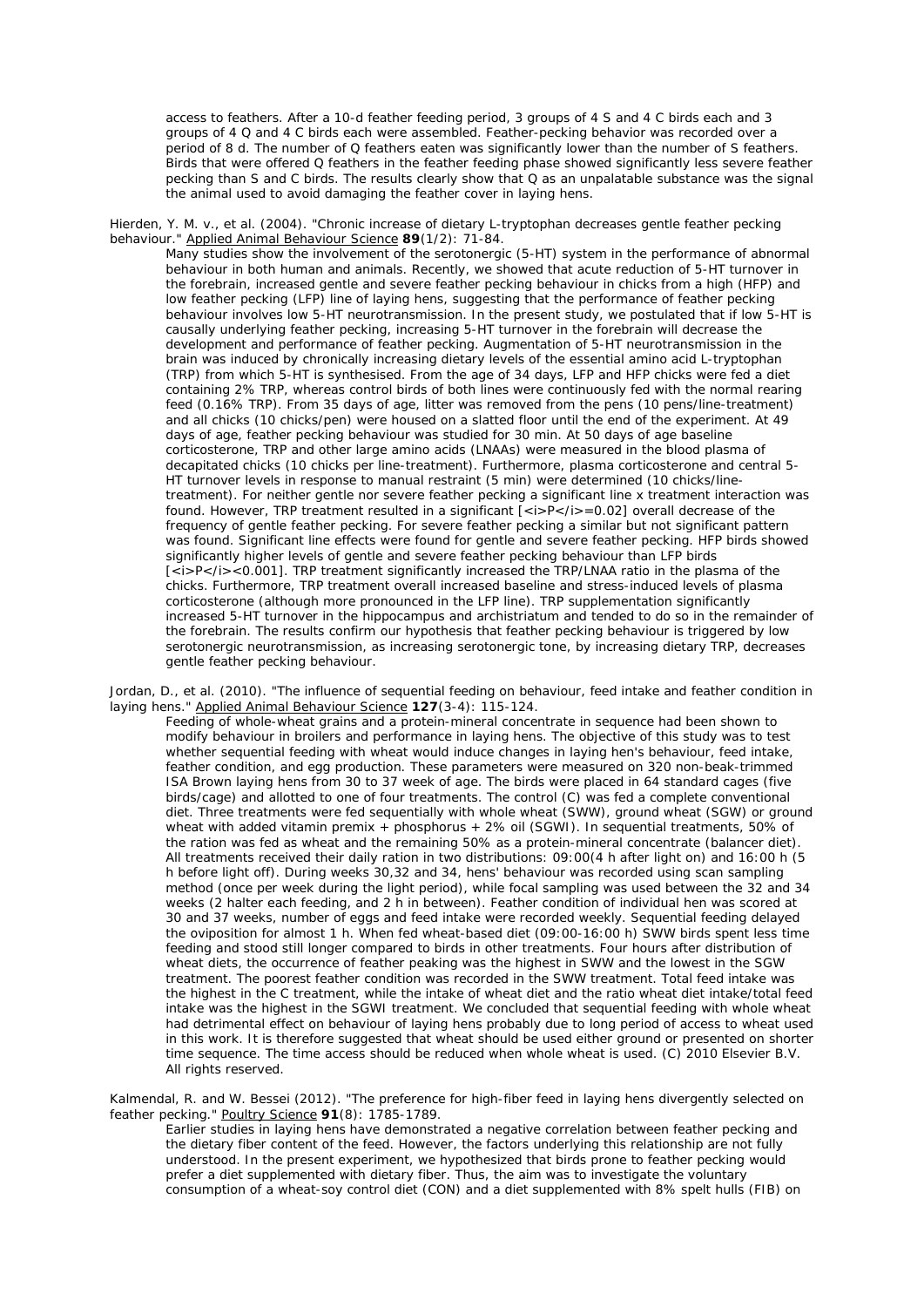the expense of wheat in 20 individually caged hens selected for high feather pecking (HFP) behavior and 20 individually caged hens selected for low feather pecking (LFP) behavior. The proportional intake of FIB was 0.39 and significantly different from 0.50 (P < 0.001). As hypothesized, HFP had higher proportional intake of FIB (0.43) than LFP hens (0.36; P < 0.05). The HFP hens had inferior plumage condition (P < 0.001), higher BW (P < 0.001), and higher feed intake (P < 0.01) than LFP. The HFP hens plucked more feathers from a simple inanimate feather-pecking model, but the number of feathers being pulled out did not correlate with the proportional intake of FIB. It was concluded that the preference for feed supplemented with spelt hulls was different between hens displaying different feather-pecking behavior. The underlying reason for such a difference needs further investigation.

Kriegseis, I., et al. (2012). "Feather-pecking response of laying hens to feather and cellulose-based rations fed during rearing." Poultry Science **91**(7): 1514-1521.

Recent studies in laying hens have shown that feather peckers eat more feathers than nonpeckers. We hypothesized that food pellets containing feathers would decrease the birds' appetite for feathers and thereby also decrease feather pecking. To separate the effect of feathers from that of insoluble fiber per se, additional control groups were fed pellets containing similar amounts of cellulose. Sixty (experiment 1) and 180 (experiment 2) 1-d-old Lohmann-Selected Leghorn birds were divided into 12 groups of 5 (experiment 1) and 15 (experiment 2) birds, respectively, and kept on slatted floors. During the rearing period, 4 groups each had ad libitum access to either a commercial pelleted diet, a pelleted diet containing 5% (experiment 1) or 10% (experiment 2) of chopped feathers, respectively, or a pelleted diet containing 5% (experiment 1) or 10% (experiment 2) of cellulose, respectively. In the consecutive laying period, all groups received a commercial pelleted diet. In experiment 1, feather pecking was recorded weekly from wk 5 to wk 16. In the laying period, observations were made in wk 18, 20, 22, 23, 24, 25, 26, 27, 28, and 30. In experiment 2, feather pecking was recorded weekly from wk 5 to 11, in wk 16 to wk 18, and in wk 20 and 21. At the end of the rearing period, plumage condition per individual hen was scored. Scores from 1 (denuded) to 4 (intact) were given for each of 6 body parts. The addition of 10% of feathers to the diet reduced the number of severe featherpecking bouts (P < 0.0129) and improved plumage condition of the back area (P < 0.001) significantly compared with control diets. The relationship between feather pecking/eating and the gastrointestinal consequences thereof, which alter feather pecking-behavior, are unclear. Understanding this relationship might be crucial for understanding the causation of feather pecking in laying hens.

Krimpen, M. M. v., et al. (2007). Impact of nutritional factors on feather pecking behaviour of laying hens in non-cage housing systems. Beekbergen, World's Poultry Science Association (WPSA).

The expected bans on battery cages (EU) and beak trimming (e.g. The Netherlands) may cause an increased risk of feather pecking and cannibalism in layers. Many factors influence feather pecking behaviour, but in this review we will focus on nutritional factors. Dietary deficiencies, resulting in inaccurate delivery of nutrients, may increase feather pecking behaviour and cannibalism. Severe feather pecking has been demonstrated in birds that were fed too low mineral levels, protein levels or amino acid levels (methionine, arginine). Feeding high-NSP diets, low energy diets, or roughages reduced feather pecking. Providing additional grain or straw in the litter during rearing could result in lower levels of feather pecking behaviour in adult stages. Nutritional factors seem to reduce feather pecking behaviour in laying hens if these factors increase the time related to foraging, feed intake and satisfying. Laying hens may spend more time on these behaviours when they are fed (1) mash diets in stead of crumbles or pellets, (2) low energy diets, (3) high (in-)soluble fibre diets or (4) roughages. This paper gives an overview of the relationships between the occurrence of feather pecking behaviour and nutritional factors, such as diet composition and feeding strategies in laying hens.

Krimpen, M. M. v., et al. (2005). "Reduction of feather pecking behaviour in laying hens by feeding management - a review." Animal Science Papers and Reports **23**(Suppl. 1): 161-174.

In the near future EU-legislation will ban the use of conventional battery cages, while national legislation in some countries in Western Europe will ban beak trimming as well. The ban on battery cages and beak trimming causes an increased risk of feather pecking and cannibalism in laying hens. Many factors influence feather pecking behaviour, but in this literature review we will focus on nutritional factors. Nutritional factors can have positive and negative effects on feather pecking behaviour in laying hens. Dietary deficiencies, resulting in an inaccurate delivery of nutrients may increase feather pecking behaviour and cannibalism. Severe feather pecking has been demonstrated in birds that were fed too low mineral levels in the diet, too low protein levels or too low amino acid levels (methionine, arginine). Sometimes somewhat more feather pecking was found when layers were fed diets with mainly vegetable protein sources as compared to diets with protein from animal origin. Also more feather pecking may occur when the diets were fed restrictedly, fed coarsely ground, or fed as pellets. Feeding high-fibre diets, low energy diets, or roughages reduced feather pecking. Providing additional grain or straw in the litter during rearing could result in lower levels of feather pecking behaviour in adult stages. Until now, the mode of action of these nutritional factors is not fully understood. Nutritional factors seem to reduce feather pecking behaviour in laying hens if these factors increase the time related to foraging, feed intake and digestive and metabolic processing. Laying hens may spend more time on these behaviours when they are fed: (1) mash diets instead of crumbles or pellets, (2) low energy diets, (3) high (in-)soluble fibre diets, or (4) roughages. Confounding effects of low energy diets, high fibre diets or feeding roughages mask a clear understanding of the underlying causal mechanism. Further research will start to provide a better understanding of the impact of nutritional factors on feather pecking behaviour and thus, the welfare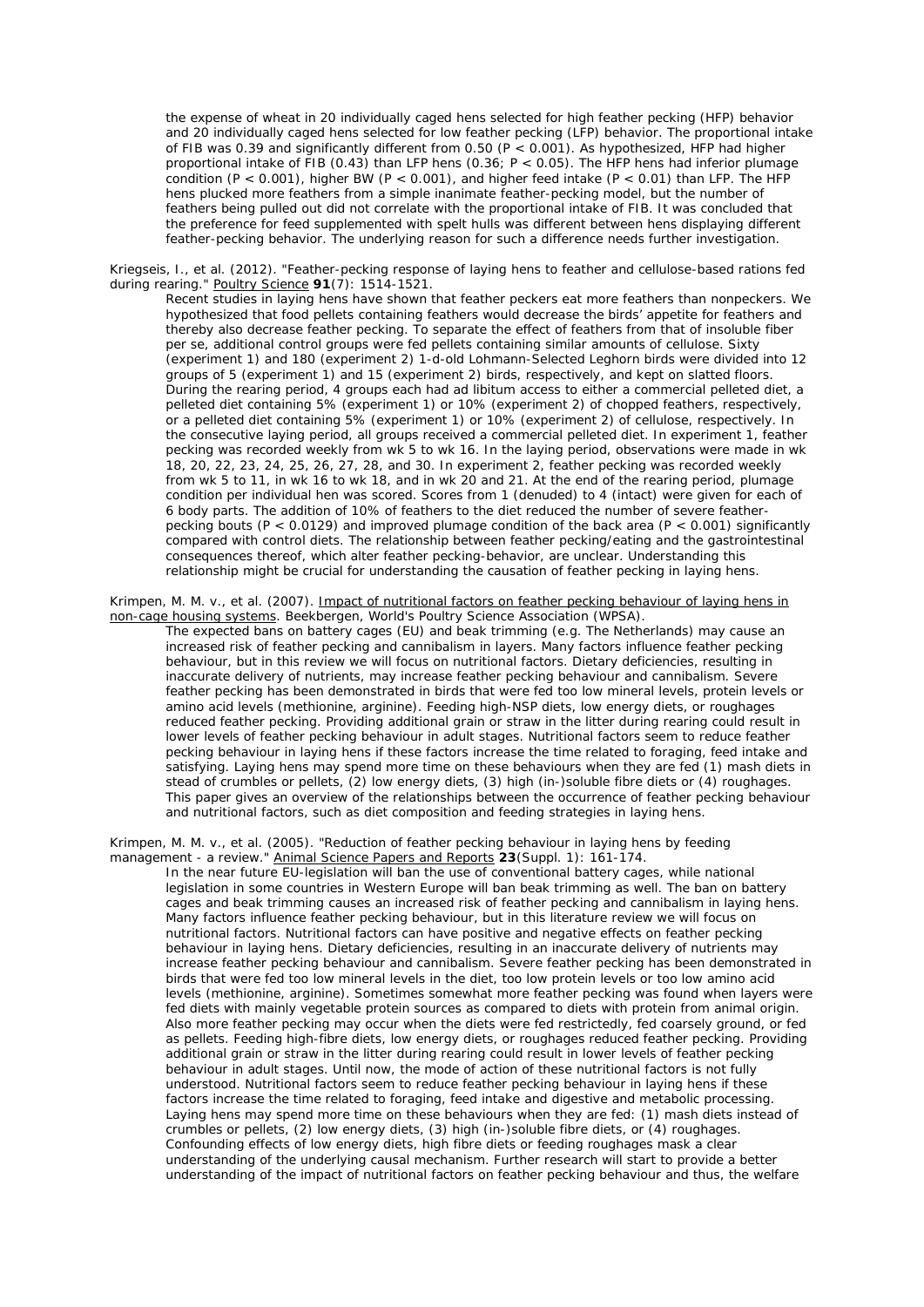of layers. This paper gives an overview of the relationships between the occurrence of feather pecking behaviour and nutritional factors, such as diet composition and feeding strategies in laying hens.

Krimpen, M. M. van, et al. (2005). "Impact of feeding management on feather pecking in laying hens." Worlds Poultry Science Journal **61**(4): 663-685.

In the near future EU-legislation will ban the use of conventional battery cages, while national legislation in some countries in Western Europe will ban beak trimming as well. The ban on battery cages and beak trimming causes an increased risk of feather pecking and cannibalism in laying hens. Many factors influence feather pecking behaviour, but this paper focuses on nutritional factors. Nutritional factors can have positive and negative effects on feather pecking behaviour in laying hens. Severe feather pecking has been demonstrated in birds that were fed a too low mineral level in the diet, a too low protein level or a too low amino acid level (methionine, arginine). Sometimes somewhat more feather pecking was found when layers were fed diets with mainly vegetable protein sources as compared with diets with protein from animal origin. Also more feather pecking may occur when the diets were fed restrictedly, fed coarsely ground, or fed as pellets. Feeding high-fibre diets, low energy diets, or roughages reduced feather pecking. Providing additional grain or straw in the litter during rearing could result in lower levels of feather pecking behaviour in adult stages. Some of these positive effects on feather pecking seem to be related to the time birds spend on feed intake and foraging. This paper gives an overview of the relationships between the occurrence of feather pecking behaviour and nutritional factors, such as diet composition and feeding strategies in laying hens.

Krimpen, M. M. van, et al. (2010). "Effect of four processed animal proteins in the diet on digestibility and performance in laying hens." Poultry Science **89**(12): 2608-2616.

An experiment was performed to investigate the effect of animal vs. vegetable protein sources in the diet of laying hens on the development of hen performance. A diet containing protein sources of only vegetable origin was compared with 4 diets, each containing 1 of 4 processed animal proteins (PAP). Two PAP (Daka-58 and Sonac-60) were classified as meat meals, and the remaining 2 (Daka-40 and Sonac-50) were classified as meat and bone meals. First, fecal digestibility of nutrients in the PAP was determined in Lohmann Brown layers. Hens (n = 132) were housed in 22 cages (6 hens/cage) and allotted to 5 dietary treatments. In the PAP diets (4 replicates/treatment), 100 g/kg of CP of animal origin was added, replacing soybean meal and corn (Zea mays) in the basal diet (6 replicates/treatment). The PAP sources differed largely in chemical composition and digestibility coefficients. Energy content (AME(n)) varied from 1,817 (Daka-40) to 3,107 kcal/kg (Sonac-60), and digestible lysine varied from 15.4 (Daka-40) to 28.3 g/kg (Sonac-50). Subsequently, the effect of a control diet (without PAP) vs. 4 PAP diets (50 g/kg of CP of animal origin from the same batches as used in the digestibility study) on performance was determined. All diets were isocaloric (AME(n) = 2,825 kcal/kg) and isonitrogenous (digestible lysine =  $6.8$  g/kg). Hens were housed in 40 floor pens (12 hens/pen, 8 pens/treatment) from 20 to 40 wk of age. Feed intake levels of the hens fed the meat and bone meal diets were reduced compared with those of hens fed the meat meal diets, whereas the feed intake level of hens fed the control diet was intermediate. Laying hen performance differed between treatments, being was most favorable for the Sonac-50 treatment and most adverse for the Daka-40 treatment. Differences in laying hen performance seemed to be related partly to differences in feed intake and corresponding amino acid intake.

Krimpen, M. v., et al. (2011). "Effect of four processed animal proteins in the diet on behavior in laying hens." Applied Animal Behaviour Science **132**(3/4): 138-145.

An experiment was performed to investigate the effect of animal versus vegetable protein sources in the diet on the development of behavior in laying hens. A diet containing protein sources of only vegetable origin was compared with four diets, each containing one of four processed animal proteins (PAPs). Two PAPs (Daka-58 and Sonac-60) were classified as meat meals, whereas the remaining ones (Daka-40 and Sonac-50) were classified as meat and bone meals. The impact of a control diet (without PAP) versus four PAP diets (50 g/kg CP of animal origin) on behavior was determined. All diets were isocaloric (AME < i > < sub > n < /sub > </i > = 11.8 MJ/kg) and isonitrogenous (dig. lysine=6.8 g/kg). Hens were housed in 40 floor pens (12 hens/pen, 8 pens/treatment) from 20 to 40 weeks of age. Supplementation of PAPs did not generally reduce feather pecking behavior. Nevertheless, Daka-40 and Sonac-50 fed hens showed a delay in the development of feather damage and, simultaneously, an increase in litter condition, foraging and walking behavior, and floor pecks compared to hens fed Sonac-60. These shifts seemed to be partly related with the intake of digestible glycine, available phosphorus, calcium, potassium, and sodium.

Labouriau, R., et al. (2009). "Analysis of severe feather pecking behavior in a high feather pecking selection line." Poultry Science **88**(10): 2052-2062.

Even though feather pecking (FP) in laying hens has been extensively studied, a good solution to prevent chickens from this behavior under commercial circumstances has not been found. Selection against FP behavior is possible, but for a more effective selection across different populations, it is necessary to characterize the genetic mechanism associated with this behavior. In this study, we use a high FP selection line, which has been selected for 8 generations. We present evidence of the presence of a major dominant allele affecting the FP behavior by using an argument based on the presence of mixture in the distribution of the observed FP and by studying the evolution of the proportion of very high FP along the sequence of 8 generations. This hypothesis is further supported by the fact that the gene transcription profile of the birds performing high FP differs from the profile of the other birds performing FP (456 genes differentially expressed from a total of 14,077 investigated genes).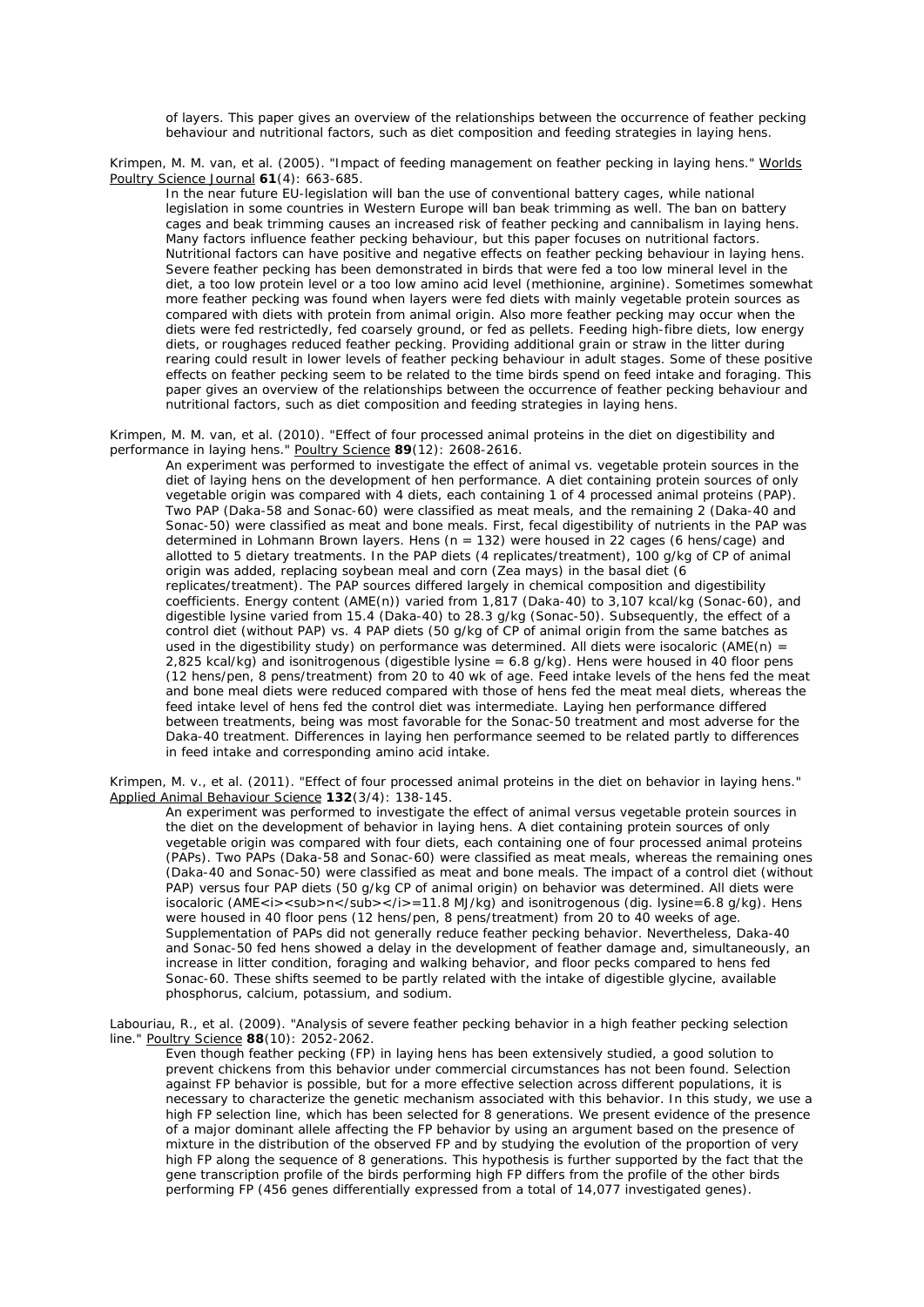Matauschek, A. H., et al. (2010). "Effect of an early bitter taste experience on subsequent feather-pecking behaviour in laying hens." Applied Animal Behaviour Science **127**(3-4): 108-114.

Recent studies showed that laying hens learn not to peck at bitter-tasting feathers from conspecifics. In the present experiment, feathers of newly hatched chicks were made distasteful by spraying them with a bitter-tasting substance (quinine). It was hypothesized that chicks could detect quinine and learn to avoid the downy feathers and the feathers of conspecifics later in life. Six groups of 10 high feather-pecking birds and six groups of 10 low feather-pecking birds were kept on litter. Half of each of these groups was quinine treated. Each bird in the quinine-treated groups was individually sprayed on a weekly basis for 25 weeks with a quinine solution. It was investigated whether the presence of quinine on the birds feather cover affected gentle and severe feather pecking. The result indicated that feathers made distasteful with quinine reduced severe feather pecking in young and adult birds as long as it was detected on birds feather cover. (C) 2010 Elsevier B.V. All rights reserved.

Meyer, B., et al. (2012). "Feather ingestion affects intestinal microbiota and microbial metabolites in growing leghorn-type chickens." Poultry Science **91**(7): 1506-1513.

Feather pecking in laying hens is a serious behavioral problem that is often associated with feather eating. The intake of feathers may influence the gut microbiota and its metabolism. The aim of this study was to determine the effect of 2 different diets, with or without 5% ground feathers, on the gut microbiota and the resulting microbial fermentation products and to identify keratin-degrading bacteria in chicken digesta. One-day-old Lohmann-Selected Leghorn chicks were divided into 3 feeding groups: group A (control), B (5% ground feathers in the diet), and C, in which the control diet was fed until wk 12 and then switched to the 5% feather diet to study the effect of time of first feather ingestion. The gut microbiota was analyzed by cultivation and denaturing gradient gel electrophoresis of ileum and cecum digesta. Short-chain fatty acids, ammonia, and lactate concentrations were measured as microbial metabolites. The concentration of keratinolytic bacteria increased after feather ingestion in the ileum (P < 0.001) and cecum (P = 0.033). Bacterial species that hydrolyzed keratin were identified as Enterococcus faecium, Lactobacillus crispatus, Lactobacillus reuteri-like species (97% sequence homology), and Lactobacillus salivarius-like species (97% sequence homology). Molecular analysis of cecal DNA extracts showed that the feather diet lowered the bacterial diversity indicated by a reduced richness ( $P < 0.001$ ) and shannon ( $P = 0.012$ ) index. The pattern of microbial metabolites indicated some changes, especially in the cecum. This study showed that feather intake induced an adaptation of the intestinal microbiota in chickens. It remains unclear to what extent the changed metabolism of the microbiota reflects the feather intake and could have an effect on the behavior of the hens.

Meyer, B., et al. (2013). "Differences in intestinal microbial metabolites in laying hens with high and low levels of repetitive feather-pecking behavior." Physiology & Behavior **110–111**: 96-101.

Abstract Feather pecking in laying hens is a serious behavioral problem and is often associated with feather eating. There is some evidence that ingested feathers affect gut function. The aim of the present study was to explore whether differences in intestinal microbial metabolites in laying hens with high and low levels of repetitive feather-pecking behavior exist. Sixty high feather-pecking birds (H) and sixty low feather-pecking birds (L) of the White Leghorn breed were used for behavioral recordings of feather pecking. Feather pecking activity was observed for 5 weeks, after which 22 H birds with the highest and 22 L birds with the lowest feather pecking activity were chosen. The number of whole feathers and feather parts in the gizzard and intestinal microbial metabolites in the ileum and ceca of these laying hens was examined. Biogenic amines, short-chain fatty acids, ammonia and lactate were measured as microbial metabolites. A higher number of feather parts and particles were found in H than in L birds. Putrescine and cadaverine concentrations were higher in the ileum of the hens with low pecking activity (P &It; 0.001 and P = 0.012). In the cecum the amounts of I-lactate, d-lactate and total lactate and SCFA were higher in H birds  $(P = 0.007, P = 0.005, P = 0.006,$  and P &It; 0.001). Acetate, i-butyrate, i-valeriate and n-valeriate all displayed significantly higher molar ratios in the cecal contents of L birds (P =  $0.001$ , P =  $0.003$ , P =  $0.001$ , and P &It; 0.001). Propionate and nbutyrate showed higher molar ratios in H birds (P &It; 0.001 and P = 0.034). Ammonia was higher in the ileum and cecum of the L birds (P &It; 0.001 and P = 0.004). For the first time, this study shows that birds with high and low numbers of repetitive pecking movements to the plumage of other birds differ in their intestinal microbial metabolism. Further experiments should be conducted to investigate whether these differences alter behavior in H and L feather pecking birds. The present results, however, open new avenues of research into implications of gut bacteria, their metabolites and the polyamine system on brain and behavior in laying hens.

Persyn, K. E., et al. (2004). "Feeding behaviors of laying hens with or without beak trimming." Transactions of the Asae **47**(2): 591-596.

This study quantifies feeding behavior of W-36 White Leghorn laying hens (77 to 80 weeks old) as influenced by the management practice of beak trimming. The feeding behavior was characterized using a newly developed measurement system and computational algorithm. Non-trimmed (NT) and beak-trimmed (BT) hens showed similar daily feed intake and meal size. However the BT hens tended to spend longer time feeding (3.3 vs. 2.0 h/d,  $P < 0$ , 01), which coincided with their slower ingestion rate of 0.43 g/min-kg(0.75) vs. 0.79 g/min-kg(0.75) for the NT counterparts (P < 0.05). The BT hens had shorter time intervals between meals (101s vs. 151s, P < 0.01). Selective feeding, as demonstrated by larger feed particles apparent in the leftover feed, was noted for the BT hens. The leftover feed had a lower crude protein/adjusted crude protein content for the BT birds than that for the NT birds (16.7% vs. 18.7%, P < 0.05). In addition, the leftover feed of the BT birds had lower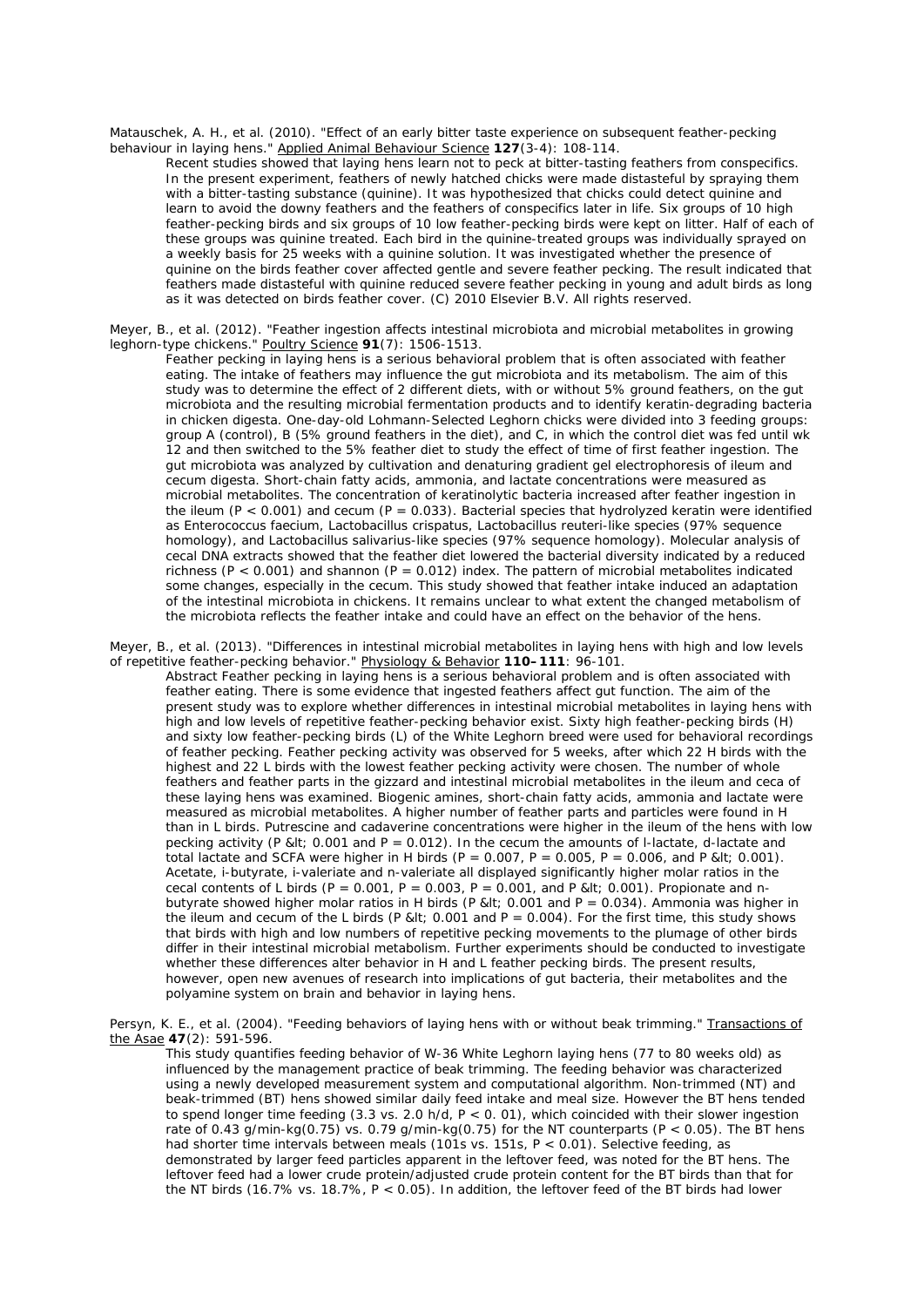contents in phosphorus, magnesium, potassium, zinc, and manganese  $(P < 0.05)$ , although no significant differences were detected in calcium, sodium, or metabolic energy content. Baseline feeding behavior data of this nature may help quantify and ensure the welfare of animals through exercising proper engineering design and/or management considerations.

Prescott, N. B. and R. H. C. Bonser (2004). "Beak trimming reduces feeding efficiency of hens." Journal of Applied Poultry Research **13**(3): 468-471.

The ability of beak-trimmed and intact laying hens to ingest feed pellets was examined by highspeed video filming of feeding birds. The birds were exposed to either a deep layer of pellets or a single layer of pellets. In the single layer treatment, there was a negative correlation between mandible asymmetry and feeding success. These data have important implications for poultry welfare, since the degree of bill asymmetry caused by beak trimming may, under certain circumstances, result in inadvertent feed deprivation.

Savory, C. J., et al. (1978). "Feeding behaviour in a population of domestic fowls in the wild." Applied Animal Ethology **4**(1): 13-27.

In 1976 the diet of adult feral fowls on a Scottish island consisted mainly of grass from January to July and oats from August to December. Juveniles ate many invertebrates in their first two months of life, but otherwise their diet was similar to that of the adults. In contrast to the non-breeding adults, broods and their dams showed two distinct types of feeding behaviour, called "sporadic" and "intensive" feeding. These were directed towards scattered and concentrated food sources, and the type shown depended mainly on the dam's behaviour. The significance of these and other aspects of feeding behaviour is discussed.

Steenfeldt, S., et al. (2007). "Effect of feeding silages or carrots as supplements to laying hens on production performance, nutrient digestibility, gut structure, gut microflora and feather pecking behaviour." British Poultry Science **48**(4): 454-468.

1. An experiment was carried out to examine the suitability of using maize silage, barley-pea silage and carrots as foraging materials for egg-laying hens. Production performance, nutrient digestibility, gastrointestinal characteristics, including the composition of the intestinal microflora as well as feather pecking behaviour were the outcome variables. 2. The protein content of the foraging material ( g/kg DM) was on average 69 g in carrots, 94 g in maize silage and 125 g in barley - pea silage. The starch content was highest in the maize silage ( 312 g/kg DM), and the content of non-starch polysaccharides ( NSP) varied from 196 to 390 g/kg, being lowest in carrots. Sugars were just traceable in the silages, whereas carrots contained on average 496 g/kg DM. 3. Egg production was highest in hens fed either carrots or maize silage, whereas hens fed barley - pea silage produced less ( 219 vs. 208). Although the consumption of foraging material was high ( 33, 35 and 48% of the total feed intake on 'as fed' basis for maize silage, barley - pea silage and carrots, respectively) only a minor effect on nitrogen corrected apparent metabolisable energy ( AME(n)) and apparent digestibility was seen. At 53 weeks of age, hens fed maize silage had AMEn and apparent digestibility values close to the control group ( 12.61 and 12.82, respectively), whereas access to barley - pea silage and carrots resulted in slightly lower values ( 12.36 and 12.42, respectively). Mortality was reduced dramatically in the three groups given supplements ( 0.5 to 2.5%) compared to the control group ( 15.2%). 4. Hens receiving silage had greater relative gizzard weights than the control or carrot-fed groups. At 53 weeks of age, the gizzard-content pH of hens receiving silage was about 0.7 to 0.9 units lower than that of the control or carrot-fed hens. Hens fed both types of silage had higher concentrations of lactic acid ( 15.6 vs. 3.2 mu moles/g) and acetic acid ( 3.6 vs. 6.1 mu moles/g) in the gizzard contents than the other two groups. The dietary supplements had a minor effect on the composition of the intestinal microflora of the hens. 5. Access to all three types of supplements decreased damaging pecking in general ( to feathers as well as skin/cloaca), reduced severe feather pecking behaviour and improved the quality of the plumage at 54 weeks of age. 6. In conclusion, access to different types of foraging material such as silages and carrots improved animal welfare.

van Hierden, Y. M., et al. (2004). "Chronic increase of dietary L-tryptophan decreases gentle feather pecking behaviour." Applied Animal Behaviour Science **89**(1-2): 71-84.

Many studies show the involvement of the serotonergic (5-HT) system in the performance of abnormal behaviour in both human and animals. Recently, we showed that acute reduction of 5-HT turnover in the forebrain, increased gentle and severe feather pecking behaviour in chicks from a high (HFP) and low feather pecking (LFP) line of laying hens, suggesting that the performance of feather pecking behaviour involves low 5-HT neurotransmission. In the present study, we postulated that if low 5-HT is causally underlying feather pecking, increasing, 5-HT turnover in the forebrain will decrease the development and performance of feather pecking. Augmentation of 5-HT neurotransmission in the brain was induced by chronically increasing dietary levels of the essential amino acid L-tryptophan (TRP) from which 5-HT is synthesised. From the age of 34 days, UP and HFP chicks were fed a diet containing 2% TRP, whereas control birds of both lines were continuously fed with the normal rearing feed (0.16% TRP). From 35 days of age, litter was removed from the pens (10 pens/line-treatment) and all chicks (10 chicks/pen) were housed on a slatted floor until the end of the experiment. At 49 days of age, feather pecking behaviour was studied for 30 min. At 50 days of age baseline corticosterone, TRP and other large amino acids (LNAAs) were measured in the blood plasma of decapitated chicks (10 chicks per line- treatment). Furthermore, plasma corticosterone and central 5- HT turnover levels in response to manual restraint (5 min) were determined (10 chicks/linetreatment). For neither gentle nor severe feather pecking a significant line x treatment interaction was